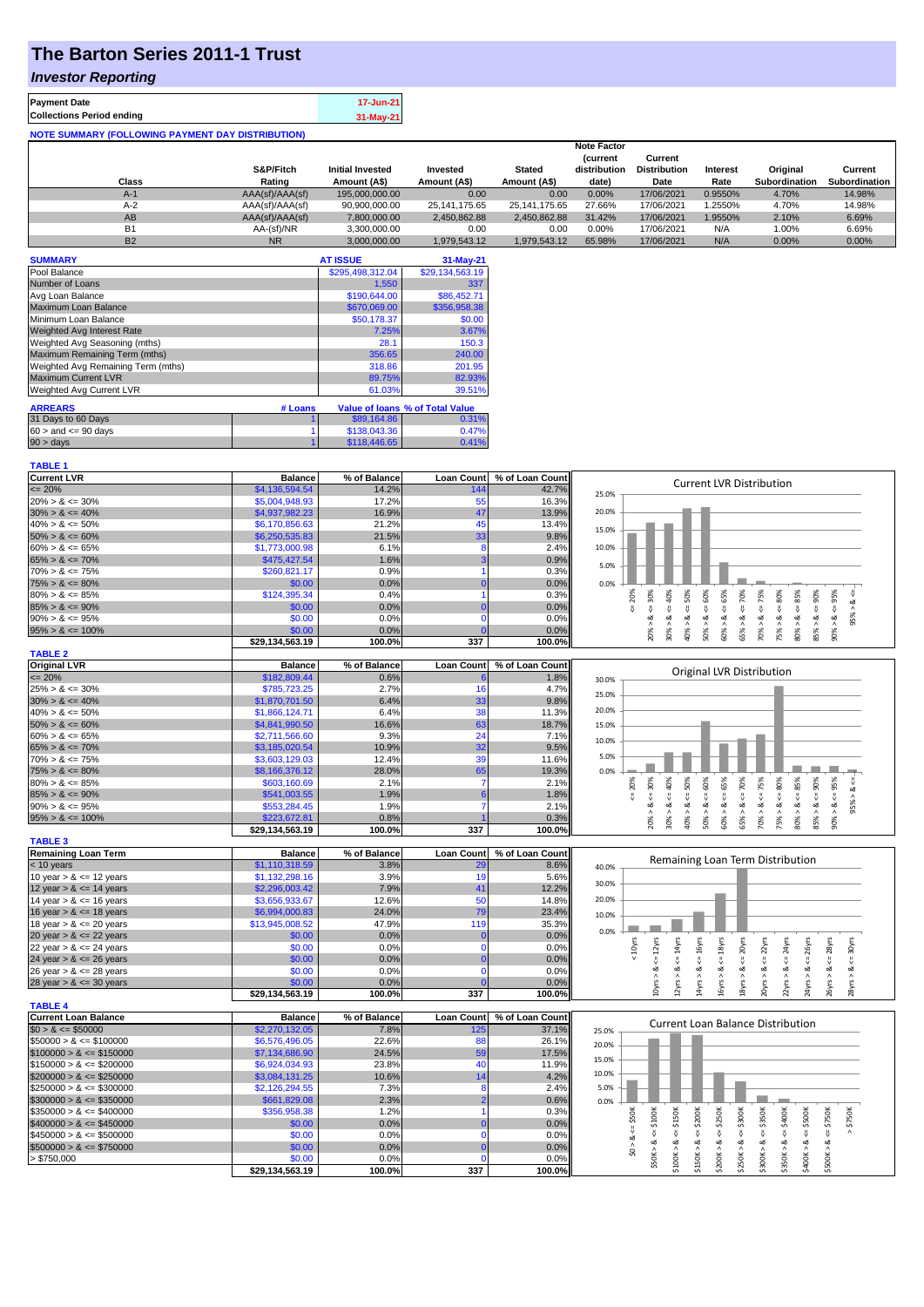## **The Barton Series 2011-1 Trust**

#### *Investor Reporting*

| <b>Payment Date</b>                              |                                   | 17-Jun-21             |                         |                          |                                                                                                                                                                                                             |  |  |  |
|--------------------------------------------------|-----------------------------------|-----------------------|-------------------------|--------------------------|-------------------------------------------------------------------------------------------------------------------------------------------------------------------------------------------------------------|--|--|--|
| <b>Collections Period ending</b>                 |                                   | 31-May-21             |                         |                          |                                                                                                                                                                                                             |  |  |  |
| <b>TABLE 5</b>                                   |                                   |                       |                         |                          |                                                                                                                                                                                                             |  |  |  |
| <b>Loan Seasoning</b>                            | <b>Balance</b>                    | % of Balance          | <b>Loan Count</b>       | % of Loan Count          |                                                                                                                                                                                                             |  |  |  |
| $\leq$ 6 mths                                    | \$0.00                            | 0.0%                  |                         | 0.0%                     | Loan Seasoning Distribution<br>100.0%                                                                                                                                                                       |  |  |  |
| $> 8 \le 12$ mth                                 | \$0.00                            | 0.0%                  |                         | 0.0%                     | 90.0%<br>80.0%                                                                                                                                                                                              |  |  |  |
| $12 > 8 \le 18$ mths                             | \$0.00                            | 0.0%                  | $\Omega$                | 0.0%                     | 70.0%                                                                                                                                                                                                       |  |  |  |
| $18 > 8 \le 24$ mths                             | \$0.00                            | 0.0%                  | $\Omega$                | 0.0%                     | 60.0%<br>50.0%                                                                                                                                                                                              |  |  |  |
| $2 > 8 \le 3$ years                              | \$0.00                            | 0.0%                  |                         | 0.0%                     | 40.0%                                                                                                                                                                                                       |  |  |  |
| $3 > 8 \le 4$ years                              | \$0.00                            | 0.0%                  | 0                       | 0.0%                     | 30.0%                                                                                                                                                                                                       |  |  |  |
| $4 > 8 \le 5$ years<br>$5 > 8 \le 6$ years       | \$0.00<br>\$0.00                  | 0.0%<br>0.0%          | $\mathbf 0$             | 0.0%<br>0.0%             | 20.0%<br>10.0%                                                                                                                                                                                              |  |  |  |
| $6 > 8 \le 7$ years                              | \$0.00                            | 0.0%                  |                         | 0.0%                     | 0.0%                                                                                                                                                                                                        |  |  |  |
| $7 > 8 \le 8$ years                              | \$0.00                            | 0.0%                  | 0                       | 0.0%                     | 6 mths<br>mths                                                                                                                                                                                              |  |  |  |
| $8 > 8 \le 9$ years                              | \$0.00                            | 0.0%                  |                         | 0.0%                     | $\leq 12$ mth<br>$12 > 8$ <= 18 mths<br><= 3 years<br>$\leq$ = 4 years<br>$\le$ 5 years<br>$\leq 6$ years<br>$6 > 8 < z < 7$ years<br>$\leq$ 8 years<br>$\leq$ 9 years<br>$\le$ 10 years<br>$\overline{24}$ |  |  |  |
| $9 > 8 \le 10$ years                             | \$0.00                            | 0.0%                  | $\Omega$                | 0.0%                     | ₹<br>∞                                                                                                                                                                                                      |  |  |  |
| > 10 years                                       | \$29,134,563.19                   | 100.0%                | 337                     | 100.0%                   | $2 > 8$<br>3 > 8<br>4 > 8<br>5 > 8<br>7 > 8<br>$8 - 8$<br>18 > 8.<br>$9 - 8$                                                                                                                                |  |  |  |
|                                                  | \$29,134,563.19                   | 100.0%                | 337                     | 100.0%                   |                                                                                                                                                                                                             |  |  |  |
| <b>TABLE 6</b>                                   |                                   |                       |                         |                          |                                                                                                                                                                                                             |  |  |  |
| Postcode Concentration (top 10 by value)         | <b>Balance</b>                    | % of Balance          | <b>Loan Count</b>       | % of Loan Count          | Geographic Distribution                                                                                                                                                                                     |  |  |  |
| 5700                                             | \$1,361,780.43                    | 4.7%                  |                         | 4.7%                     | 0.2%                                                                                                                                                                                                        |  |  |  |
| 2617                                             | \$897,071.44                      | 3.1%                  | 5                       | 1.5%                     | 18.0%                                                                                                                                                                                                       |  |  |  |
| 5159                                             | \$792,911.47                      | 2.7%                  |                         | 1.8%                     |                                                                                                                                                                                                             |  |  |  |
| 5108                                             | \$736,886.24<br>\$654,568.73      | 2.5%<br>2.2%          |                         | 2.1%<br>1.8%             |                                                                                                                                                                                                             |  |  |  |
| 5162<br>2605                                     | \$646,287.71                      | 2.2%                  |                         | 1.2%                     | 5.3%                                                                                                                                                                                                        |  |  |  |
| 2620                                             | \$581,706.39                      | 2.0%                  |                         | 1.5%                     |                                                                                                                                                                                                             |  |  |  |
| 5095                                             | \$528,339.03                      | 1.8%                  | 5                       | 1.5%                     | 56.8%                                                                                                                                                                                                       |  |  |  |
| 2614                                             | \$489,624.01                      | 1.7%                  | 5                       | 1.5%                     | 19.7%                                                                                                                                                                                                       |  |  |  |
| 2615                                             | \$469,994.12                      | 1.6%                  | 8                       | 2.4%                     |                                                                                                                                                                                                             |  |  |  |
|                                                  |                                   |                       |                         |                          |                                                                                                                                                                                                             |  |  |  |
| <b>TABLE 7</b><br><b>Geographic Distribution</b> |                                   |                       |                         |                          | SA ACT NSW WA Other                                                                                                                                                                                         |  |  |  |
| <b>Australian Capital Territory</b>              | <b>Balance</b><br>\$5,753,404.22  | % of Balance<br>19.7% | <b>Loan Count</b><br>60 | % of Loan Count<br>17.8% |                                                                                                                                                                                                             |  |  |  |
| New South Wales                                  | \$1,541,970.47                    | 5.3%                  | 13                      | 3.9%                     |                                                                                                                                                                                                             |  |  |  |
| Northern Territory                               | \$0.00                            | 0.0%                  | $\Omega$                | 0.0%                     | Metro / Non-Metro / Inner City Distribution                                                                                                                                                                 |  |  |  |
| Queensland                                       | \$0.00                            | 0.0%                  | $\Omega$                | 0.0%                     | 0.7%                                                                                                                                                                                                        |  |  |  |
| South Australia                                  | \$16,537,036.14                   | 56.8%                 | 211                     | 62.6%                    | 17.3%                                                                                                                                                                                                       |  |  |  |
| Tasmania                                         | \$0.00                            | 0.0%                  |                         | 0.0%                     |                                                                                                                                                                                                             |  |  |  |
| Victoria                                         | \$47,843.54                       | 0.2%                  |                         | 0.6%                     |                                                                                                                                                                                                             |  |  |  |
| Western Australia                                | \$5,254,308.82                    | 18.0%                 | 51                      | 15.1%                    |                                                                                                                                                                                                             |  |  |  |
|                                                  | \$29,134,563.19                   | 100.0%                | 337                     | 100.0%                   |                                                                                                                                                                                                             |  |  |  |
| <b>TABLE 8</b>                                   |                                   |                       |                         |                          |                                                                                                                                                                                                             |  |  |  |
| Metro/Non-Metro/Inner-City                       | <b>Balance</b>                    | % of Balance          | <b>Loan Count</b>       | % of Loan Count          |                                                                                                                                                                                                             |  |  |  |
| Metro                                            | \$23,885,338.39                   | 82.0%                 | 275                     | 81.6%                    | 82.0%                                                                                                                                                                                                       |  |  |  |
| Non-metro                                        | \$5,040,703.67                    | 17.3%                 | 60                      | 17.8%                    |                                                                                                                                                                                                             |  |  |  |
| Inner city                                       | \$208,521.13                      | 0.7%                  |                         | 0.6%                     | Metro<br>Non-metro<br>Inner city                                                                                                                                                                            |  |  |  |
|                                                  | \$29,134,563.19                   | 100.0%                | 337                     | 100.0%                   |                                                                                                                                                                                                             |  |  |  |
| <b>TABLE 9</b>                                   |                                   |                       |                         |                          |                                                                                                                                                                                                             |  |  |  |
| <b>Property Type</b><br><b>Residential House</b> | <b>Balance</b><br>\$26,734,337.58 | % of Balance<br>91.8% | <b>Loan Count</b>       | % of Loan Count<br>91.4% | Occupancy Type Distribution                                                                                                                                                                                 |  |  |  |
| <b>Residential Unit</b>                          | \$2,400,225.61                    | 8.2%                  | 300<br>29               | 8.6%                     |                                                                                                                                                                                                             |  |  |  |
| Rural                                            | \$0.00                            | 0.0%                  | O                       | 0.0%                     | 6.8%                                                                                                                                                                                                        |  |  |  |
| Semi-Rural                                       | \$0.00                            | 0.0%                  | $\Omega$                | 0.0%                     |                                                                                                                                                                                                             |  |  |  |
| <b>High Density</b>                              | \$0.00                            | 0.0%                  |                         | 0.0%                     |                                                                                                                                                                                                             |  |  |  |
|                                                  | \$29,134,563.19                   | 100.0%                | 337                     | 100.0%                   |                                                                                                                                                                                                             |  |  |  |
| <b>TABLE 10</b>                                  |                                   |                       |                         |                          |                                                                                                                                                                                                             |  |  |  |
| <b>Occupancy Type</b>                            | <b>Balance</b>                    | % of Balance          | <b>Loan Count</b>       | % of Loan Count          |                                                                                                                                                                                                             |  |  |  |
| Owner Occupied                                   | \$27,157,527.43                   | 93.2%                 | 312                     | 92.6%                    |                                                                                                                                                                                                             |  |  |  |
| Investment                                       | \$1,977,035.76                    | 6.8%                  | 25                      | 7.4%                     |                                                                                                                                                                                                             |  |  |  |
|                                                  | \$29,134,563.19                   | 100.0%                | 337                     | 100.0%                   | 93.2%                                                                                                                                                                                                       |  |  |  |
| TABLE 11                                         |                                   |                       |                         |                          |                                                                                                                                                                                                             |  |  |  |
| <b>Employment Type Distribution</b>              | <b>Balance</b>                    | % of Balance          | <b>Loan Count</b>       | % of Loan Count          | Owner Occupied<br>Investment                                                                                                                                                                                |  |  |  |
| Contractor<br>Pay-as-you-earn employee (casual)  | \$288,762.42<br>\$866,698.37      | 1.0%<br>3.0%          | 10                      | 1.5%<br>3.0%             |                                                                                                                                                                                                             |  |  |  |
| Pay-as-you-earn employee (full time)             | \$22,670,167.98                   | 77.8%                 | 250                     | 74.2%                    | <b>LMI Provider Distribution</b>                                                                                                                                                                            |  |  |  |
| Pay-as-you-earn employee (part time)             | \$2,203,234.18                    | 7.6%                  | 30                      | 8.9%                     | 3.7%                                                                                                                                                                                                        |  |  |  |
| Self employed                                    | \$1,313,965.97                    | 4.5%                  | 15                      | 4.5%                     |                                                                                                                                                                                                             |  |  |  |
| No data                                          | \$1,791,734.27                    | 6.1%                  | 27                      | 8.0%                     |                                                                                                                                                                                                             |  |  |  |
|                                                  | \$29,134,563.19                   | 100.0%                | 337                     | 100.0%                   |                                                                                                                                                                                                             |  |  |  |
| <b>TABLE 12</b>                                  |                                   |                       |                         |                          |                                                                                                                                                                                                             |  |  |  |
| <b>LMI Provider</b>                              | <b>Balance</b>                    | % of Balance          | <b>Loan Count</b>       | % of Loan Count          |                                                                                                                                                                                                             |  |  |  |
| QBE                                              | \$28,051,388.59                   | 96.3%                 | 32                      | 97.0%                    |                                                                                                                                                                                                             |  |  |  |
| Genworth                                         | \$1,083,174.60                    | 3.7%                  | 10                      | 3.0%                     |                                                                                                                                                                                                             |  |  |  |
|                                                  | \$29,134,563.19                   | 100.0%                | 337                     | 100.0%                   |                                                                                                                                                                                                             |  |  |  |
| <b>TABLE 13</b>                                  | <b>Balance</b>                    | % of Balance          | <b>Loan Count</b>       | % of Loan Count          | 96.3%                                                                                                                                                                                                       |  |  |  |
| $\frac{\text{Arrears}}{\text{<-0 days}}$         | \$27,876,349.75                   | 95.7%                 | 327                     | 97.0%                    | $\blacksquare$ QBE<br>Genworth                                                                                                                                                                              |  |  |  |
| $0 >$ and $\lt = 30$ days                        | \$912,558.57                      | 3.1%                  |                         | 2.1%                     |                                                                                                                                                                                                             |  |  |  |
| $30 >$ and $\leq 60$ days                        | \$89,164.86                       | 0.3%                  |                         | 0.3%                     | Interest Rate Type Distribution                                                                                                                                                                             |  |  |  |
| $60 >$ and $\leq 90$ days                        | \$138,043.36                      | 0.5%                  |                         | 0.3%                     | 13.0%                                                                                                                                                                                                       |  |  |  |
| 90 > days                                        | \$118,446.65                      | 0.4%                  |                         | 0.3%                     |                                                                                                                                                                                                             |  |  |  |
|                                                  | \$29,134,563.19                   | 100.0%                | 337                     | 100.0%                   |                                                                                                                                                                                                             |  |  |  |
| <b>TABLE 14</b>                                  |                                   |                       |                         |                          |                                                                                                                                                                                                             |  |  |  |
| <b>Interest Rate Type</b>                        | <b>Balance</b>                    | % of Balance          | Loan Count              | % of Loan Count          |                                                                                                                                                                                                             |  |  |  |
| Variable                                         | \$25,360,947.60                   | 87.0%                 | 304                     | 90.2%                    |                                                                                                                                                                                                             |  |  |  |
| Fixed                                            | \$3,773,615.59                    | 13.0%                 | 33                      | 9.8%                     |                                                                                                                                                                                                             |  |  |  |
|                                                  | \$29,134,563.19                   | 100.0%                | 337                     | 100.0%                   |                                                                                                                                                                                                             |  |  |  |
| <b>TABLE 15</b>                                  |                                   |                       |                         |                          | 87.0%                                                                                                                                                                                                       |  |  |  |
| <b>Weighted Ave Interest Rate</b>                | <b>Balance</b>                    | <b>Loan Count</b>     |                         |                          | <b>■ Variable</b><br>Fixed                                                                                                                                                                                  |  |  |  |
|                                                  |                                   |                       |                         |                          |                                                                                                                                                                                                             |  |  |  |